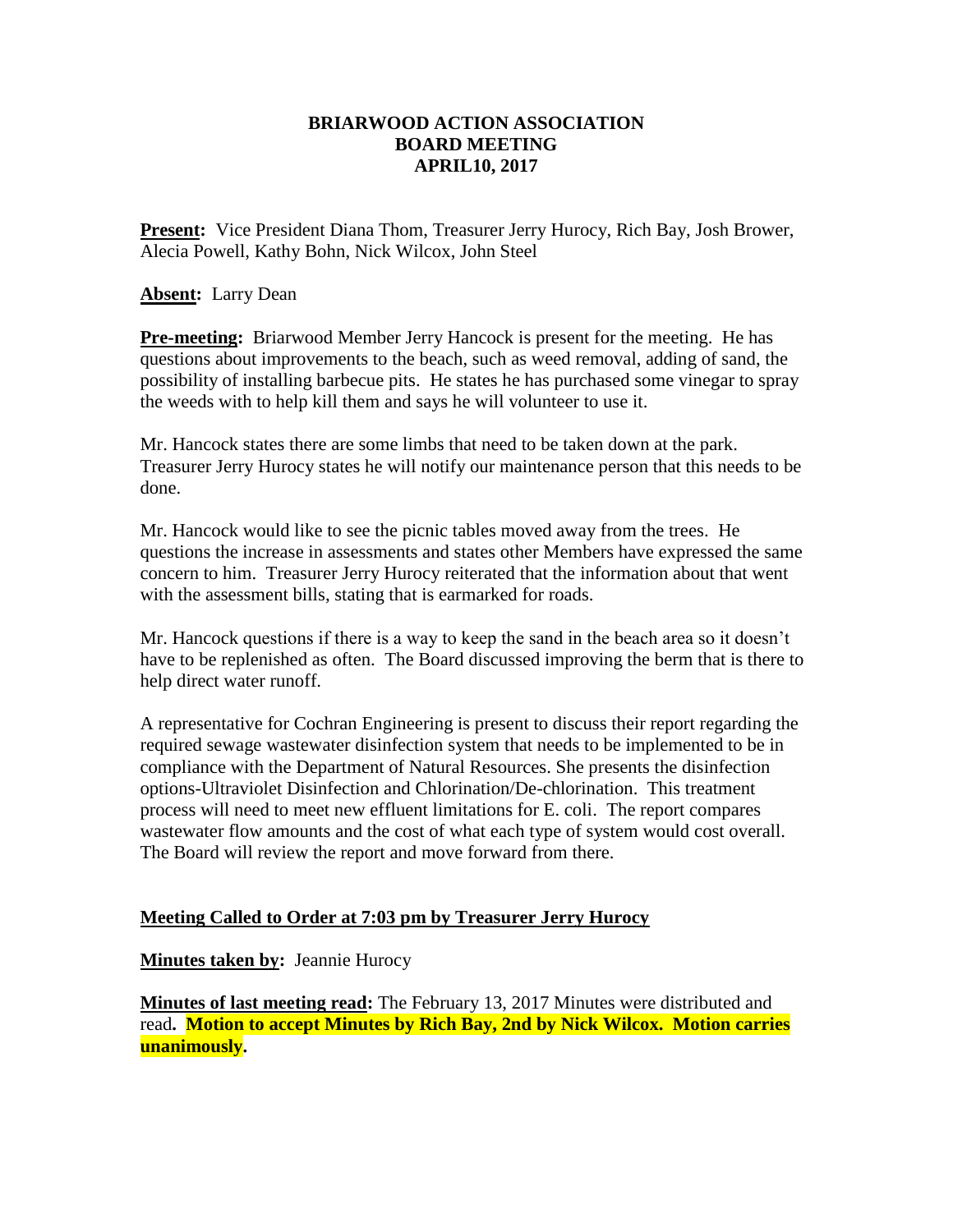**Financials:** The Financial Report was distributed and presented by Treasurer Jerry Hurocy. **Motion to accept the Financial Report as given by Diana Thom, 2nd by Kathy Bohn. Motion carries unanimously.**

## **Utilities Report:**

The Utilities Report was distributed and presented by Treasurer Jerry Hurocy. **Motion to accept the Financial Report as given by Diana Thom, 2nd by Nick Wilcox. Motion carries unanimously.**

**Architectural Committee:** Money Development has submitted plans to build another house in Briarwood Terrace lot 7E4. Their floorplan is the same as the house as they built recently on Brandywine. **Motion to approve Money Development's application to build a home on Briarwood Terrace lot 7E4 by Rich Bay, 2nd by Nick Wilcox. Motion carries unanimously.** Jerry Hurocy will contact Money Development to inform them of their plan approval.

Rich Bay presents plans for a shed to be placed on his property. The Board reviewed his plans. **Motion to accept Rich Bay's shed proposal by Diana Thom, 2nd by Nick Wilcox. (Rich Bay abstained from voting) Motion carries unanimously.**

**Dams Report:** The dam will need to have riprap added this year.

Lake and Beach Report: Fish were delivered last week. Discussed a berm to help keep the sand from washing out of the beach area. John Steel will get prices on 4 loads of sand and he will also talk to Chad Queen about spreading the sand and also about cutting a berm.

Josh Brower will check prices for barbeque pits for the beach.

Discussed making the courtesy dock more permanent. **John Steel motions to move the courtesy dock to area where "Hoppy's" old dock used to be, make it permanent, and remove the "No Fishing, No Jumping" sign, 2<sup>nd</sup> by Diana Thom. Diana Thom, John Steel, Alecia Powell, Rich Bay and Josh Brower vote to approve the motion, Kathy Bohn votes not to approve the motion. Motion passes.** (Nick Wilcox had to leave on an emergency call and was not present to vote). John Steel will purchase the supplies and contact Hoppy, who has offered to help with the project to make the dock permanent.

Nick Wilcox has been in contact with the Beaver Trapper and he will be here in the near future to take care of the beavers that are in the lake.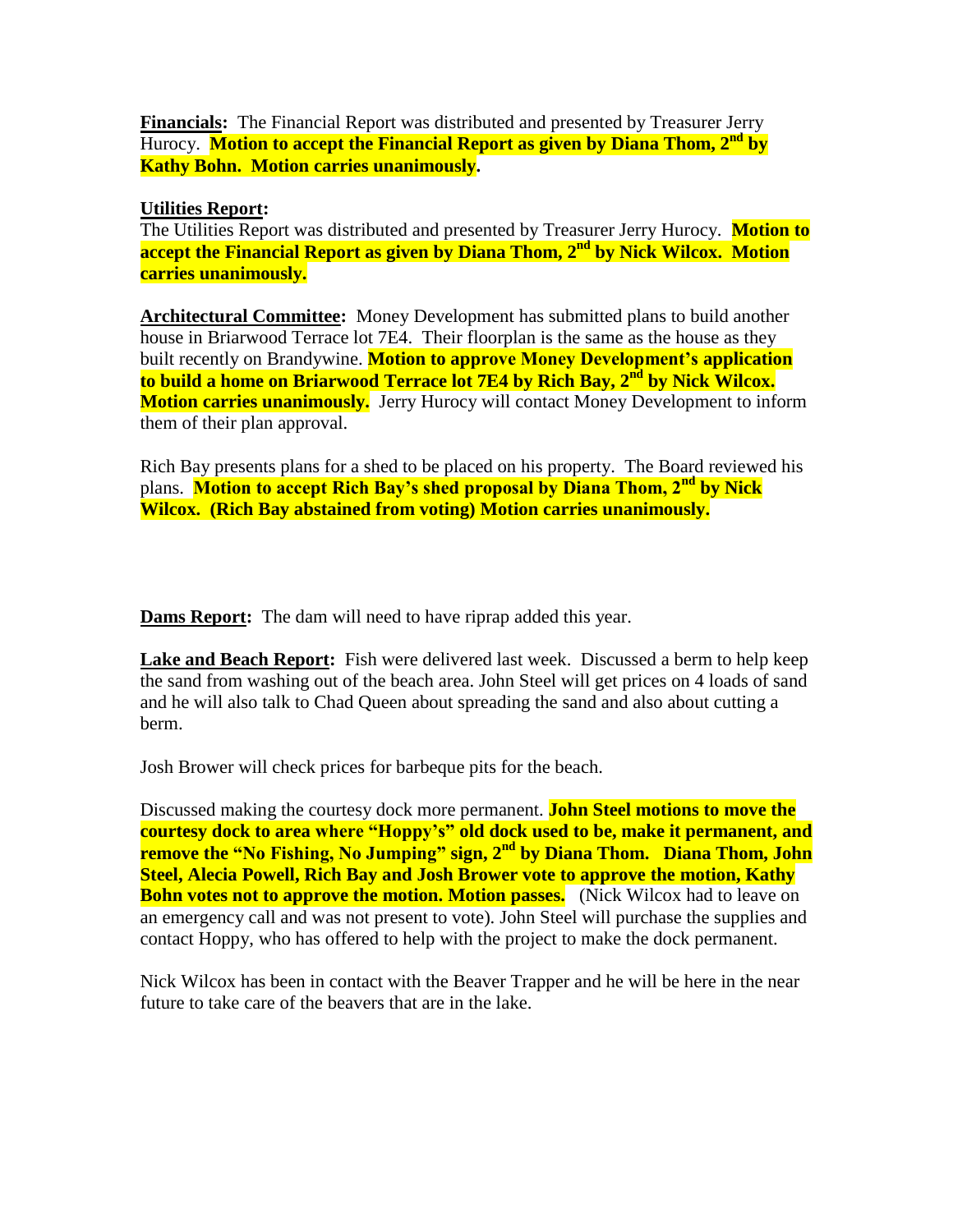**Security Report:** Bids were sought for a security company. The only bid received was from our current security company, Global Security. **Diana Thom motions to accept Global Security's bid for a two year contract, 2nd by Josh Brower. Diana Thom, John Steel, Kathy Bohn, Rich Bay and Josh Brower vote to approve Global Securitity's bid, Alecia Powell votes not to approve the bid. Motion passes.** Jerry Hurocy will contact Global Security to inform them that the BAA Board has approved a new two year contract with them.

**Rules and Regulations:** Nothing to report.

**Website:** Nothing to report.

**Roads:** Jason Gianladis (maintenance) has begun placing rock on roads.

Alecia Powell is still having problems with her culvert pipe. Jerry Hurocy will check with Jason Gianladis to see if he can fix it.

**Park and Entrance:** Diana Thom states the signs at the front of the subdivision are in very bad shape. Jerry Hurocy will speak with Jason Gianladis, our maintenance person, since he has experience with making signs.

The fence at the entrance of Briarwood has been damaged by a car hitting it again. Jason Gianladis has stated he will search for materials to repair it.

**The Board went into Closed Session to discuss Legal, Lots and Back Dues.**

## **The Board returned to Open Session.**

**Old Business:** No old business to discuss.

**New Business:** Alecia Powell would like to have the common ground across from her house between the Bay's and Livingston's house on Lakeshore cleared of trees and trimmed, stating that she has lost her "lake view" due to tree growth. Rich Bay advises against this due to the area washing out. Board Members will look at the area to see if anything can be done.

Josh Brower suggests a community fishing tourney. The Board agrees that is a good idea. Josh will put a flyer together and begin planning for it.

The Spring Yard Sale will be held on Friday, May  $5^{th}$  and Saturday, May  $6^{th}$ .